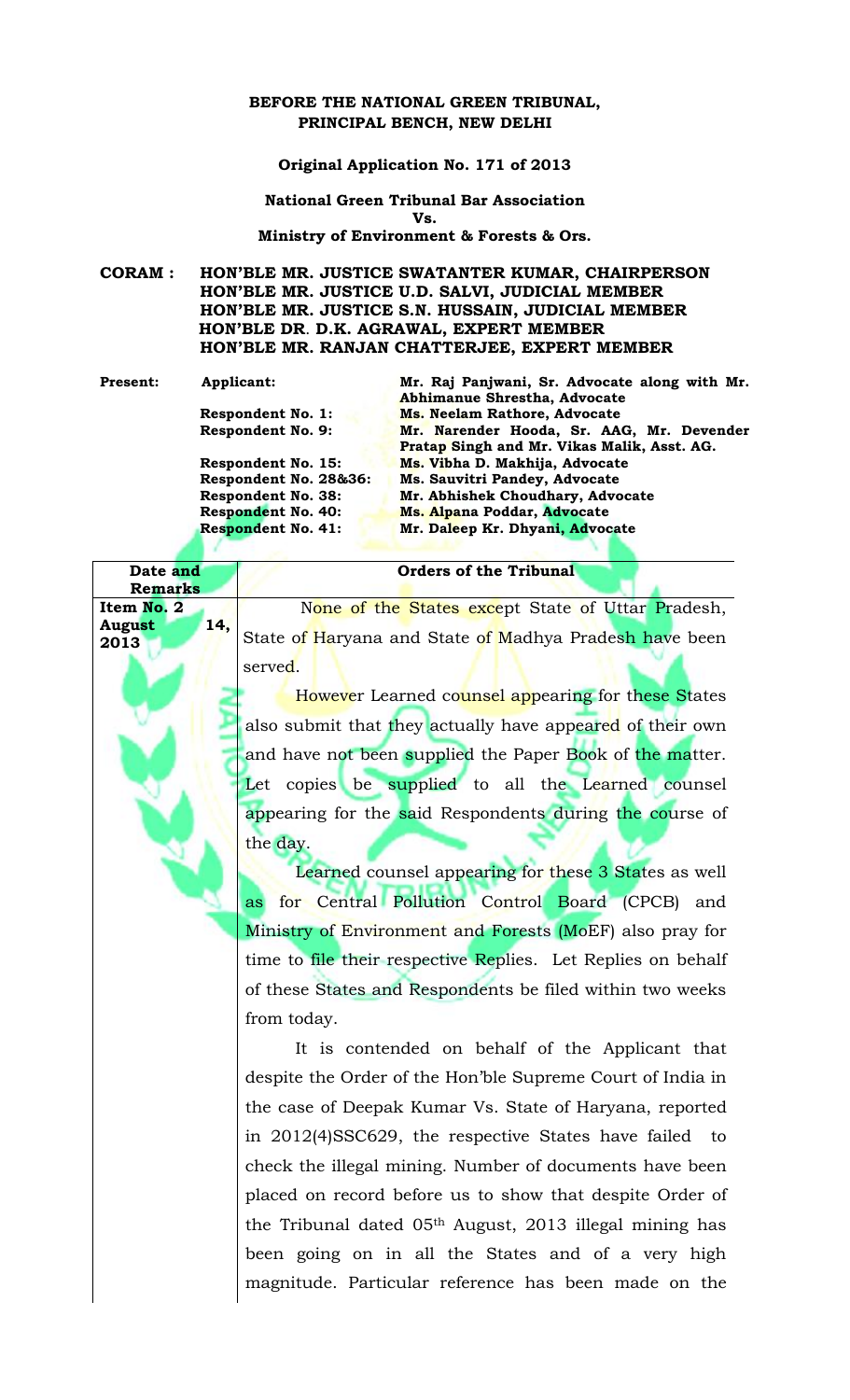strength of the Press Reports from time to time that indiscriminate illegal unauthorized mining has been going on in Gautam Budh Nagar, NOIDA, State of Uttar Pradesh.

Learned counsel appearing for the State of Uttar Pradesh upon instructions from the Officer present before the Tribunal submits that no permission whatsoever have been granted by SIEAA for carrying on any mining activity in Gautam Budh Nagar, NOIDA, State of Uttar Pradesh. It is thus evidently clear that indiscriminate sand mining is going on in Gautam Budh Nagar, NOIDA, State of Uttar Pradesh.

We would have expected from the Deputy Commissioner and Superintendent of Police to ensure compliance of the Order to the Tribunal as well as compliance of the Orders of the Hon'ble Supreme Court of India which in our considered opinion both have miserably failed to implement. Let the Deputy Commissioner and Superintendent of Police, Gautam Budh Nagar, NOIDA, State of Uttar Pradesh be present on the next date and show cause as to why appropriate action be not taken against them for not ensuring that no illegal sand mining was carried out in that area.

Similarly, illegal mining is stated to be going on in different parts of other States as well. Particular reference has been made to the State of Tamil Nadu and the State of Kerala. It is stated that around 2,30,000 tonnes beach sand mineral has been quarried in Vaippar village without permission of any Government Authority. Let Chief Secretary of State of Tamil Nadu and State of Kerala file their personal Affidavits before the next date of hearing, in regard to the facts stated in this Order.

Since other States are not represented despite the fact that Notices were sent to them, we direct all the Respondents to be served through Resident Commissioners of the respective States located in New Delhi. Notices shall be sent by the Registry by email, addressed to the Chief Secretaries personally as well as through the Resident Commissioners of the respective States in New Delhi by email as well as Dasti given to the Applicant to serve on the Resident Commissioners in Delhi.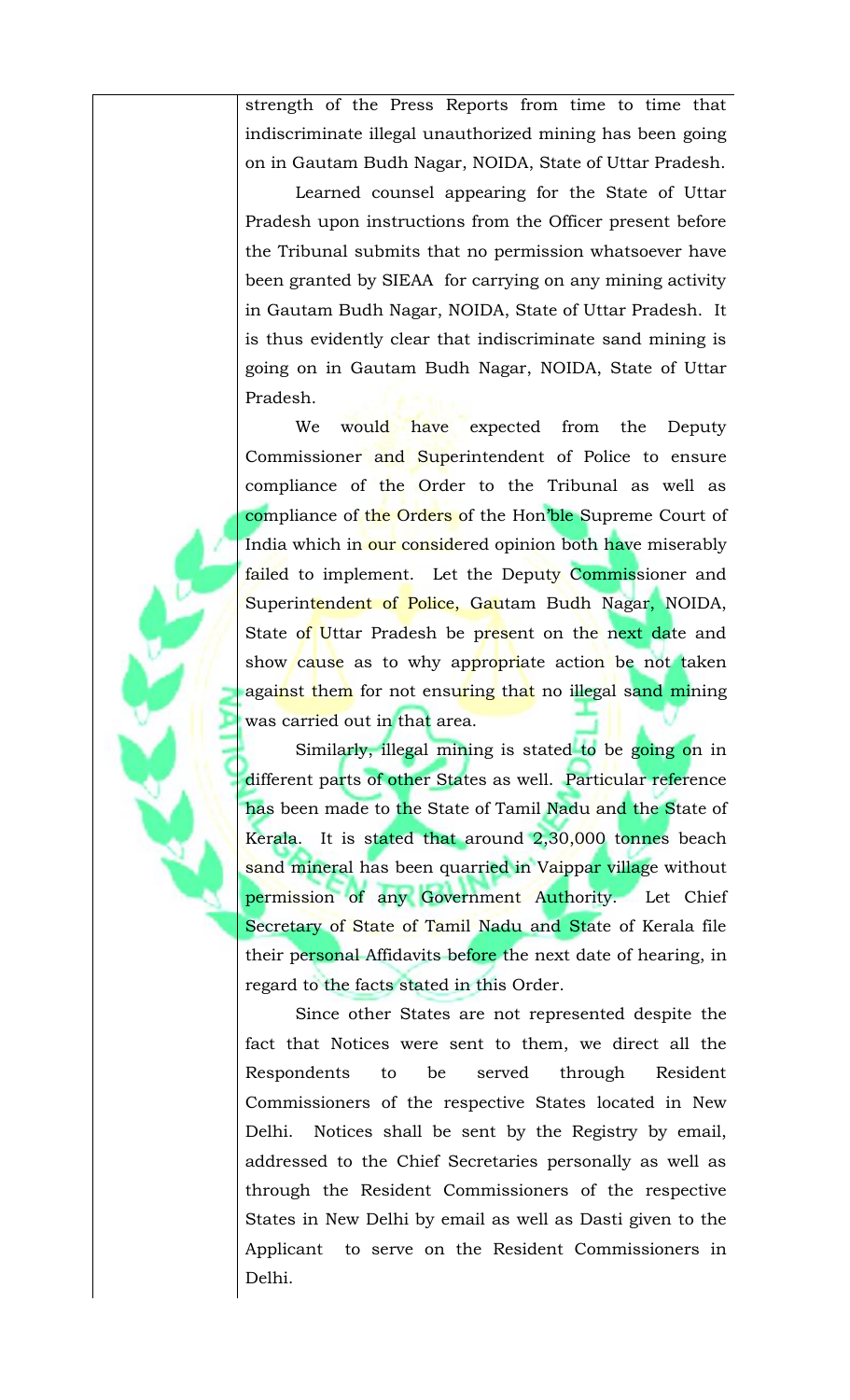We direct all the States to file their respective Affidavits *inter alia* on the following issues:-

- 1. What steps each of the concerned States have taken in furtherance to judgment of the Hon'ble Supreme Court in the case of Deepak Kumar Vs. State of Haryana (supra), have they framed any rules, have they ensured regulated mining in the various parts of their States;
- 2. Besides above every State will submit as to how many persons have been granted permission by MoEF and SIEAA for carrying on mining activity including the extent and quantum which they were permitted under the said permissions;
- 3. What is the role played by each of the Pollution Control Boards of the respective States in this behalf;
- 4. All the Learned counsel appearing for the States and particularly Learned counsel appearing for the MoEF would inform us on the next date of hearing as to which of the Experts can be included in the Committee that the Tribunal proposes to constitute for carrying on various directions of the Tribunal as well as place Expert Report before the Tribunal.
- 5. This Committee shall make a comprehensive study of all the zones/belts where mining activity can be permitted and the extent to which it should be permitted without adversely affecting the environment or causing irreparable ecological loss and the Committee would also suggest all the alternatives to sand available for construction purposes and the measures that had to be taken in recharging the zones belts giving due consideration to the recharging capacity of the river after extraction of sand and minerals.
- 6. Each State shall also state in its Affidavit how many cases of illegal mining were caught by the different wings/departments of the States and what action has been taken and if any action has been taken what is the result thereof; and whether any conviction is being obtained for illegal mining from the Courts of competent jurisdictions.